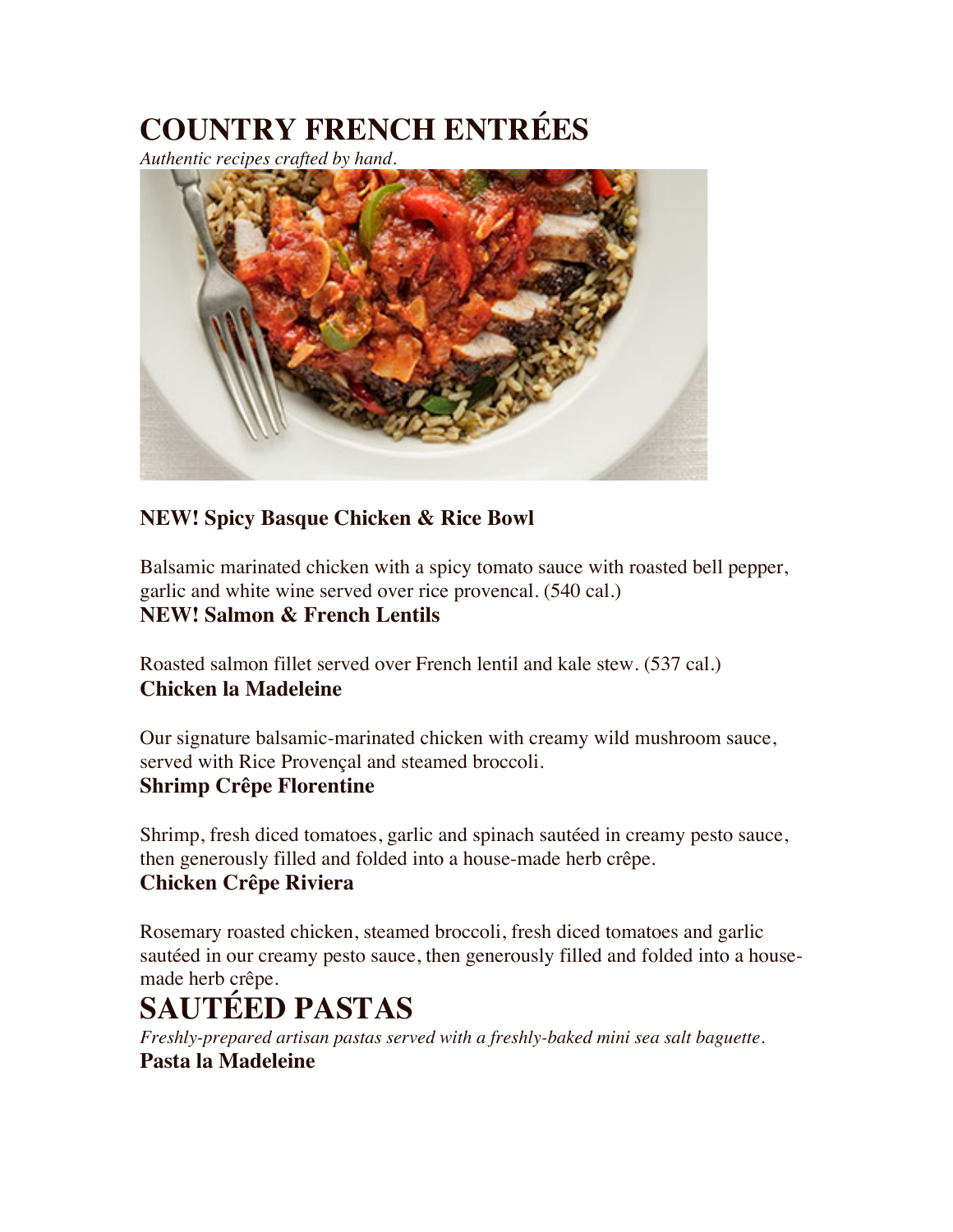Bow tie pasta sautéed in creamy wild mushroom sauce with balsamic-marinated chicken or shrimp, broccoli and fresh diced tomatoes.

#### **Chicken Cordon Bleu Pasta**

Bow tie pasta sautéed in creamy Gruyère cheese sauce with balsamic-marinated chicken, smoked ham, peas and red bell peppers.

#### **Pesto Pasta**

Bow tie pasta sautéed in our house-made pesto cream sauce with balsamicmarinated chicken or shrimp and fresh diced tomatoes.

## **FRESH-MADE SALADES**

*Add balsamic-marinated chicken or salmon to any of our fresh salades.*



#### **NEW! Mediterranean Kale & Quinoa**

Massaged kale with quinoa, cucumbers, grape tomatoes, Kalamata olives, artichokes, garbanzo beans and feta cheese in a mild garlic dressing. (693 cal.) **Salade Sampler**

Choose any three: Cup of Soupe | Caesar Salade | Strawberry & Bacon Spinach Salade | Cranberry & Pecan Wild Field Salade | Chicken Salade | Tomato Basil Pesto Pasta Salade | Strawberries Romanoff | Fresh Fruit Salade **Strawberry & Bacon Spinach**

Fresh strawberries, crisp bacon, sliced mushrooms, toasted pecans, red bell pepper and fresh spinach tossed in balsamic vinaigrette. **Strawberries Romanoff**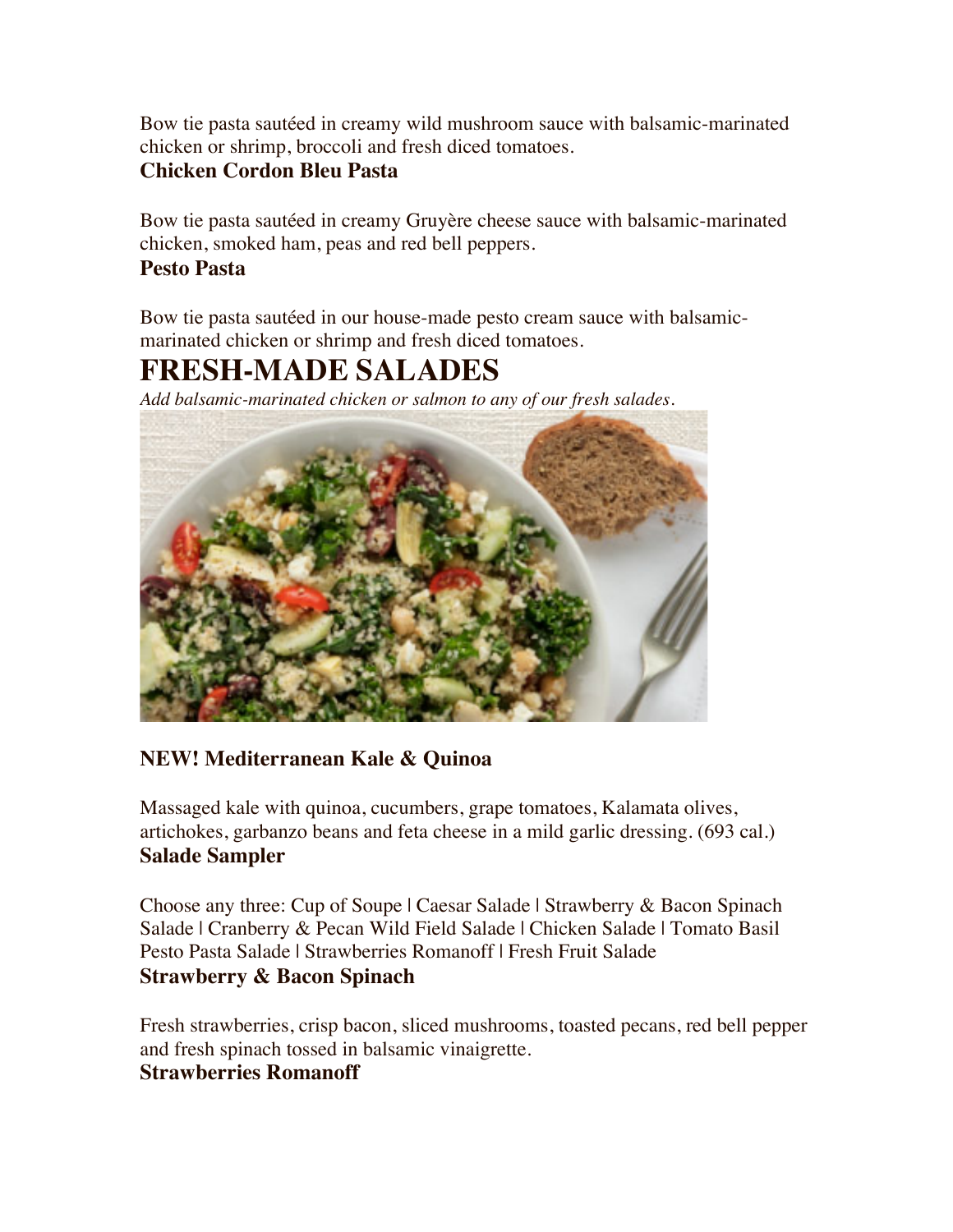Fresh strawberries with our sweet brandy sour cream Romanoff sauce topped with cinnamon

## **Our Original Caesar**

Crisp romaine, homemade croutons, fresh shredded Parmesan and our original Caesar dressing.

### **Balsamic-Marinated Chicken Caesar**

Crisp romaine, homemade croutons, fresh shredded Parmesan and our original Caesar dressing with balsamic-marinated chicken.

#### **Cranberry & Pecan Wild Field**

Sweet dried cranberries, toasted pecans and field greens tossed in balsamic vinaigrette.

#### **Tomato Basil Pesto Pasta Salade**

Bow tie pasts with sun-dried tomato pesto, fresh basil, green onions, tomatoes and Parmesan.

## **SANDWICHES**

*Served cold or hot on fresh artisan bread. All served with a Caesar Salade, Tomato Basil Pesto Pasta Salade, or Salt & Pepper Chips.*

## **Duet Magnifique**

Any half or whole sandwich with a duet of 2 signature sides: Cup of Soupe I Caesar Salade | Tomato Basil Pesto Pasta Salade | Salt & Pepper Chips | Fruit Salade

#### **Chicken Salade Croissant**

Our signature Chicken Salade served cold with crisp lettuce and tomatoes on a freshly-baked, flaky butter croissant.

#### **Chicken & Pesto**

Shaved balsamic-marinated chicken, basil pesto and Swiss with lettuce, tomatoes and mayonnaise on a pesto ciabatta roll.

#### **Croque Monsieur**

The classic French ham and cheese straight from the streets of France. Savory sliced smoked ham and Swiss with garlic cream sauce baked on fresh wheatberry bread.

#### **Chicken Parisien**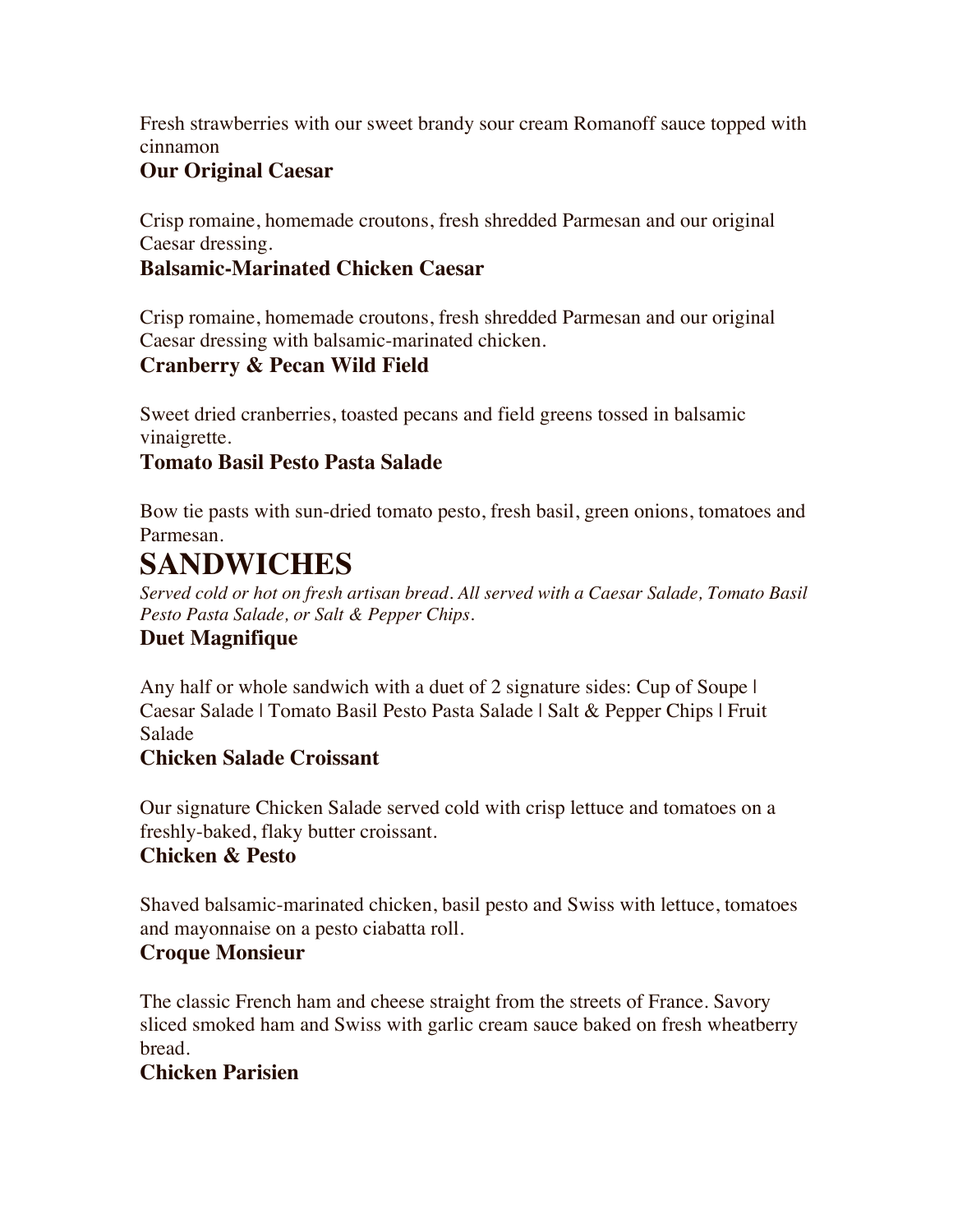Shaved, balsamic-marinated chicken, crispy bacon and cheddar with lettuce, tomatoes and mayonnaise baked on a sourdough roll. **Turkey Bistro**

Smoked turkey, crisp bacon and provolone with sun-dried tomato pesto, lettuce and tomatoes baked on a sourdough roll.



## **Chicken Caesar**

Shaved, balsamic-marinated chicken and our famous Caesar Salade with Swiss and mayonnaise baked on a sourdough roll.

#### **Turkey & Brie**

Smoked turkey, caramelized apples and onions with Brie and a house-made goat cheese spread baked on a sourdough roll.

#### **French Dip au Caramelized Onions**

Premium roast beef with caramelized onions, melted provolone and house-made horseradish sauce baked on a sourdough roll. Served au jus.

# **CAFÉ CLASSIQUES**

*Time-honored recipes and flavors found on the streets of France.*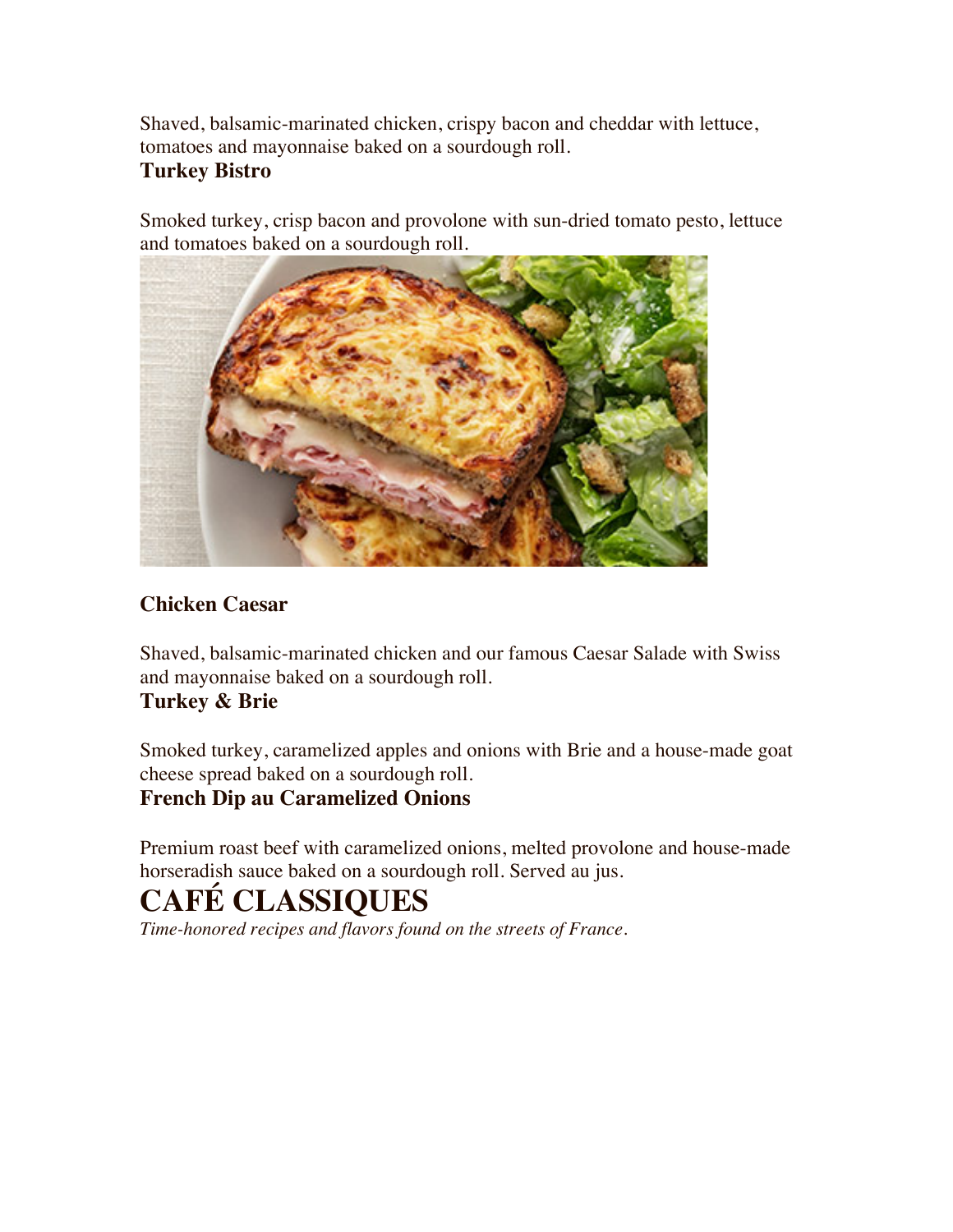

## **Café Sampler**

Enjoy our Café Sampler, perfect for sampling all of your French favorites. **Quiche Florentine**

Our house-made egg spinach and Swiss custard baked in a buttery, flaky pie crust. **Quiche Lorraine**

Our house-made egg, ham, bacon and Swiss custard baked in a buttery, flaky pie crust.

## **Chicken Friand la Madeleine**

Tender chicken, mushroom onion and Swiss filling in a flaky puff pastry shell topped with creamy wild mushroom sauce.

## **HOMEMADE SOUPES**

*Our most cherished recipes.* **NEW! French Lentil Soupe**

A savory roasted vegetable stock soup with lentils, potatoes, tomatoes, carrots, kale, onions and celery with a unique blend of spices and herbs.

#### **Tomato Basil Soupe**

Our signature soupe – a hearty cream based vegetarian (not vegan) soupe made with juicy, vine ripened tomatoes, fresh cream, and fresh basil. Also available in retail jars.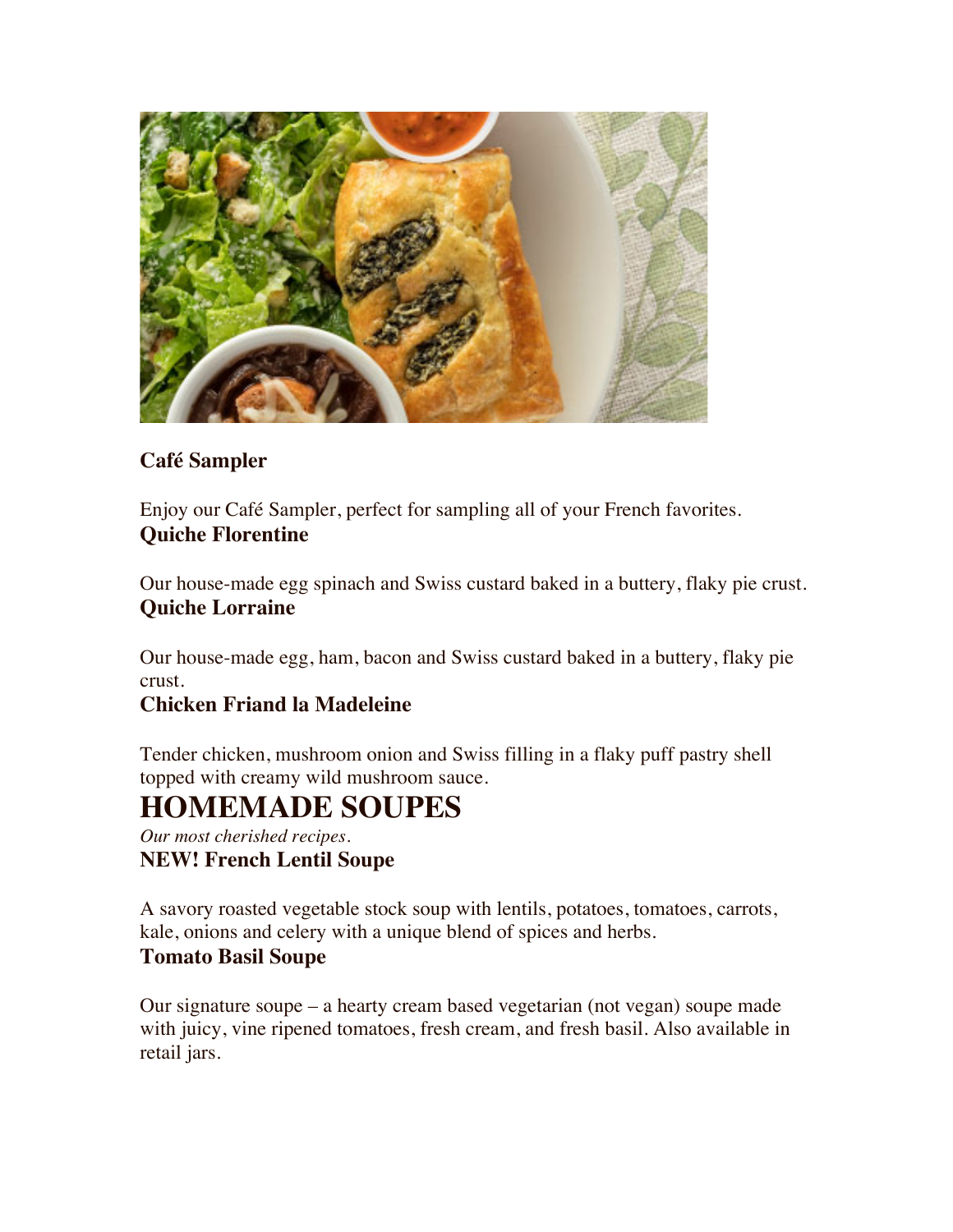### La Madeleine's famous Tomato Basil Soupe was born of a simple ordering mistake… **READ ABOUT OUR ICONIC SOUPE French Onion**

A beef broth based soupe filled with tender onions and flavorful spices. Garnished with cheese and croutons.

#### **Cream of Mushroom**

A creamy vegetarian soupe bursting with flavorful pieces of wild mushrooms and special seasonings.



## **Country Potato**

Creamy potato soupe accented with leeks and onions. Garnished with cheddar cheese and chopped bacon.

# **À LA CARTE SIDES**

**Green Beans Almondine**

**Rice Provençal**

#### **Red-Skinned Mashed Potatoes**